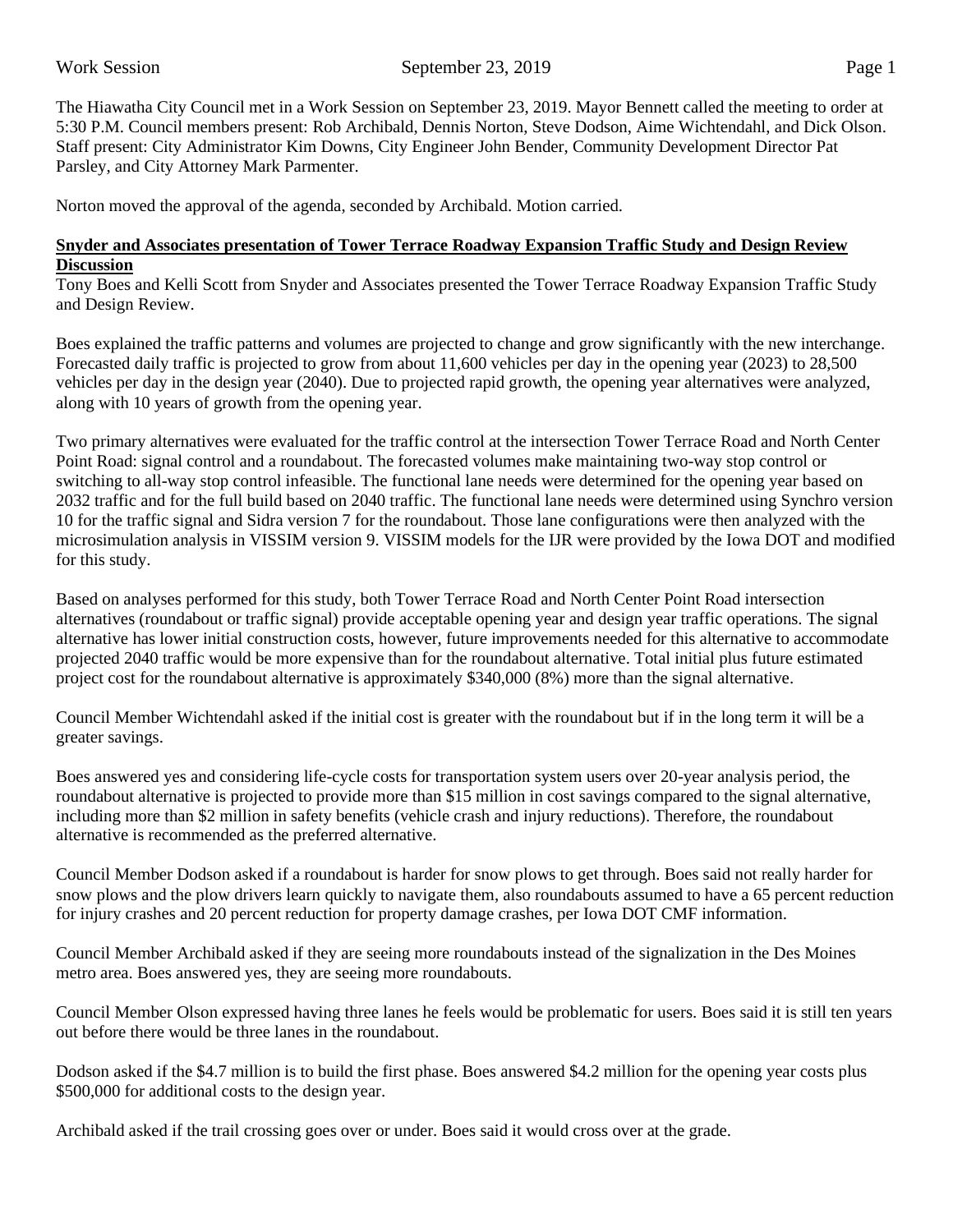Wichtendahl asked if there were any complicating factors with a diverging diamond. Boes said it wasn't a significant factor.

Boes stated they meet with the adjacent properties and the main concern with CCB was to make sure they could get in and out of their parking lot from either way.

City Administrator Downs explained Chris Sherman wants to see potential development and asked if they could share the effects of shifting the roadway to the north. Boes said they looked at moving the first six homes, because if we shifted them, we would be taking out the whole row and were looking at doing something similar to the fountains, just not sure he could meet all the parking.

Downs asked about the bus stop at CCB and it if would be affected and how it would work with a roundabout. Boes commented they have not looked into it but may need to relocate it. City Engineer Bender thought if they go north so the bus stop should be okay where it is. Boes said they may be able to leave the bus stop where it is for the opening year.

Dodson asked if there will be a sound barrier put in for the trailer park. Boes answered that it is not feasible or cost effective to put anything there.

Olson asked if would be beneficial to have a video demonstrating how to go through the roundabout for the public hearing meeting on Tuesday night. Bender said they have a video and could show it at the meeting. Olson also inquired if the project is being bundled for bidding. Boes said they can bid it as three separate bid projects or as one project.

Bender informed the council of the upcoming schedule:

- Public Hearing meeting is September 24
- October 2 adopt and file the report
- October 16 council decides on roundabout or signalization
- End of October proceed with preliminary design
- March 2020 have right-of-way plans
- Final plans fall of 2020

Olson asked when the anticipated completion date is. Boes answered 2023 for construction completion.

## **Subdivision Development Agreement**

Parsley explained they would like to make the subdivision development a uniformed agreement and right now the code does not allow you to ask for any assurance of completion; recently had one default and looked at the code, it allows for an assessment process if council chooses to do so. Parsley proposed to council to move the acceptance requirement to one of the following in order to be assured of completion: to develop a policy that will accept these unless there is extenuating circumstances or completely rewrite the code and not put an assessment.

Downs commented for the most part our process has worked very well.

Mayor Bennett commented he does not want to tie our hands with the developers. Downs said she would hate to see it get assessed to property owners and the ownership needs to be on the developer.

City Attorney Parmenter said fair amount of time for developers and city to be fair and reasonable, will be assessed on remaining property and does not want to do anything that will slow down the development in Hiawatha.

Parsley suggested doing it when they come in with the final plat, leaving the section in the code but come up with a development agreement. Downs commented there always is one exception to the rule.

Olson asked if this is a way to take the ambiguity out of it. Parsley said there has to be a decision made with each development agreement and does not believe you take all the ambiguity out of it.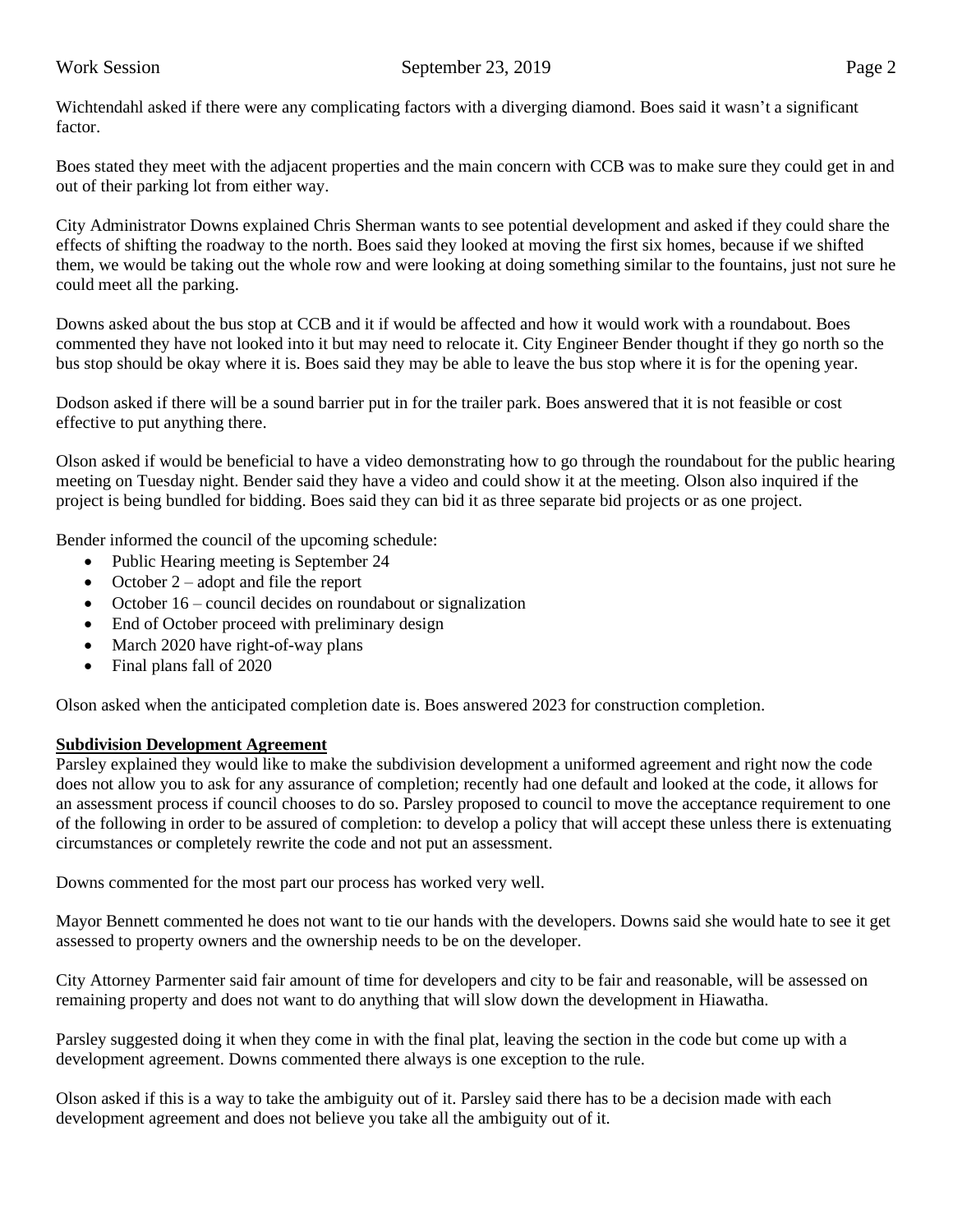Olson asked what level would be acceptable. Parsley answered it is well under \$10 million so far. Olson said greater than \$10 million would need a clause and a number everyone can understand and that is fair. Parsley said a section in the development agreement where they can include additional fees can be added.

## **Reconsideration of our sidewalk program/plan along with ADA Compliance**

Downs is asking for a little change with the older sidewalks too, sidewalks are more of a touchy subject than roundabouts. Parsley added sidewalks are highly valued here in Hiawatha, can add a five-foot requirement as ADA standards are very restrictive.

Parmenter said ADA has a ¼ inch standard – when you build it, it needs to be less than ¼ inch to be ADA. Recommends to not go more than one inch and needs to be built to ADA standards, older part of town with four-foot sidewalks are grandfathered in unless they become a nuisance; eventually all will be compliant with ADA standards.

Olson commented the ADA is looking to the future and that is what the city needs to do.

Wichtendahl asked if there is any potential for an ADA legal risk. Parsley said we can show that we are moving toward total ADA compliance, this program shows we are four feet now they can keep it but cycle it in for inspection to stay the same, the nuisance standard is to stay the same and will not have option to pre-pay for sidewalks being replaced. Process would be the same as any other nuisance process and would include a new permit and standardize a new appeal process for council.

Parsley asked council if they want it to cost what it does now or change \$60 right now based on \$2,000 valuation, we do studies on how much it costs to run our department – 30-60%.

Olson commented no one has complained about the \$60 and does not think we should be lowering the fees.

Wichtendahl commented to make sure people pay for it, it should be lower.

Downs said there is a resident who has called in with a whole list of sidewalk issues.

Olson stated increases across the board, covering costs and do not think it should be a lower fee. Parsley said they should reduce all permits to \$45 not just have one be a different price and overall the city's fees are lower than Cedar Rapids. If it gets over \$500 the county will put it on their taxes for ten years.

## **ITC – Hiawatha Annexation/City of Robins Annexation**

Downs commented she has been working with ITC on the voluntary annexation and was trying to be fair, consistent and kind had helped the City of Robins work with ITC. Downs mentioned Hiawatha wanted to annex a small portion of I-380 which makes sense from a public safety standpoint and now Robins is annexing the same small portion of I-380.

Archibald stated the City of Robins has no way to provide public services to that area. Downs agreed and asked outside of public safety what are their thoughts on annexing that area.

Olson asked what is the red area on the map. Downs answered it is the right-of-way. Olson commented Robins might be concerned that we are encroaching in their area. Archibald commented that it makes no sense from public safety concerns. Olson said he is happy because the City avoided being land locked.

There being no further discussion, Wichtendahl moved to adjourn at 7:20 P.M., seconded by Archibald. Motion carried.

 $\overline{\phantom{a}}$  , and the contract of the contract of the contract of the contract of the contract of the contract of the contract of the contract of the contract of the contract of the contract of the contract of the contrac

Bill Bennett, Mayor